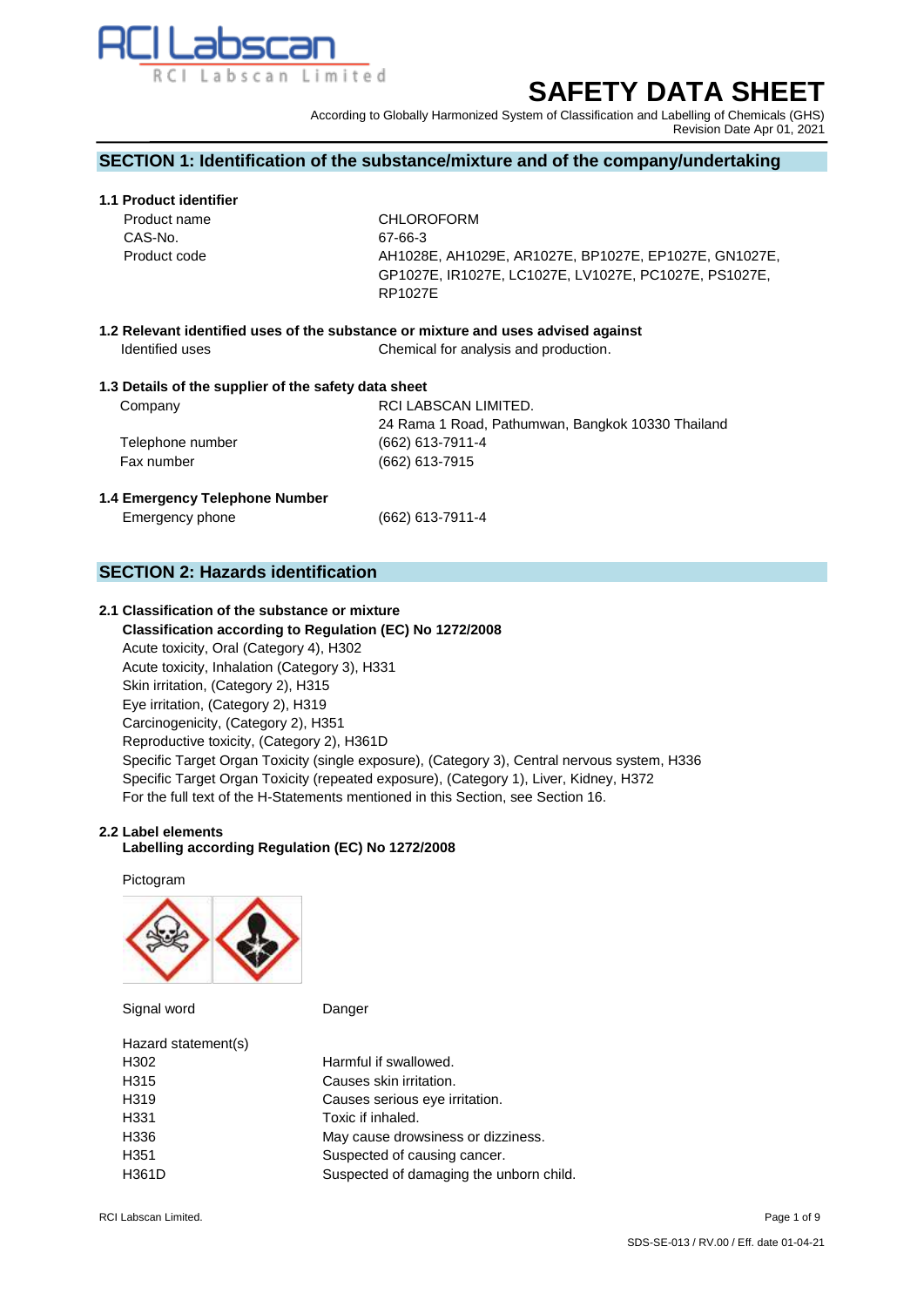| H372                       | Causes damage to organs (Liver, Kidney) through prolonged or repeated<br>exposure. |
|----------------------------|------------------------------------------------------------------------------------|
| Precautionary statement(s) |                                                                                    |
| P <sub>203</sub>           | Obtain, read and follow all safety instructions before use.                        |
| P <sub>260</sub>           | Do not breathe fume/gas/mist/vapours/spray                                         |
| P <sub>264</sub>           | Wash hand thoroughly after handling.                                               |
| P <sub>270</sub>           | Do not eat, drink or smoke when using this product.                                |
| P <sub>271</sub>           | Use only outdoors or in a well-ventilated area.                                    |
| P <sub>280</sub>           | Wear protective gloves/protective clothing/eye protection/face protection.         |
| $P301 + P317$              | IF SWALLOWED: Get medical help.                                                    |
| $P302 + P352$              | IF ON SKIN: Wash with plenty water.                                                |
| $P304 + P340$              | IF INHALED: Remove person to fresh air and keep comfortable for breathing.         |
| $P305 + P351 + P338$       | IF IN EYES: Rinse cautiously with water for several minutes. Remove contact        |
|                            | lenses, if present and easy to do. Continue rinsing.                               |
| P316                       | Get emergency medical help immediately.                                            |
| P318                       | IF exposed or concerned: Get medical advice.                                       |
| P330                       | Rinse mouth.                                                                       |
| $P332 + P317$              | If skin irritation occurs: Get medical help.                                       |
| P337 + P317                | If eye irritation persists: Get medical help.                                      |
| $P362 + P364$              | Take off contaminated clothing and wash it before reuse.                           |
| $P403 + P233$              | Store in a well-ventilated place. Keep container tightly closed.                   |
| P405                       | Store locked up.                                                                   |
| 2.3 Other hazards          | None                                                                               |

### **SECTION 3: Composition/information on ingredients**

### **3.1 Substances**

| Synonyms |           | Formyl trichloride, Methane trichloride, Methenyl trichloride, Methyl trichloride,<br>Trichloromethane |                  |                  |          |  |
|----------|-----------|--------------------------------------------------------------------------------------------------------|------------------|------------------|----------|--|
| CAS-No   | EC-No     | EC-Index-No                                                                                            | Formula          | Molecular Weight | Weight % |  |
| 67-66-3  | 200-663-8 | 602-006-00-4                                                                                           | CHC <sub>3</sub> | 119.38 g/mol     | >99      |  |

### **Hazardous ingredients according to Regulation (EC) No 1272/2008**

| <b>Component</b>         | <b>Concentration</b> | <b>Classification</b>                               |
|--------------------------|----------------------|-----------------------------------------------------|
| Chloroform               |                      |                                                     |
| CAS-No<br>67-66-3        | $>99\%$              | Acute toxicity, Oral (Category 4), H302             |
| EC-No<br>200-663-8       |                      | Acute toxicity, Inhalation (Category 3), H331       |
| EC-Index-No 602-006-00-4 |                      | Skin irritation, (Category 2), H315                 |
|                          |                      | Eye irritation, (Category 2), H319                  |
|                          |                      | Carcinogenicity, (Category 2), H351                 |
|                          |                      | Reproductive toxicity, (Category 2), H361D          |
|                          |                      | Specific Target Organ Toxicity (single exposure),   |
|                          |                      | (Category 3), Central nervous system, H336          |
|                          |                      | Specific Target Organ Toxicity (repeated exposure), |
|                          |                      | (Category 1), Liver, Kidney, H372                   |

For the full text of the H-Statements mentioned in this Section, see Section 16

### **3.2 Stabilized**

 **Ethanol**

Synonyms Ethyl alcohol Denatured, Denatured alcohol, Ethanol Denatured.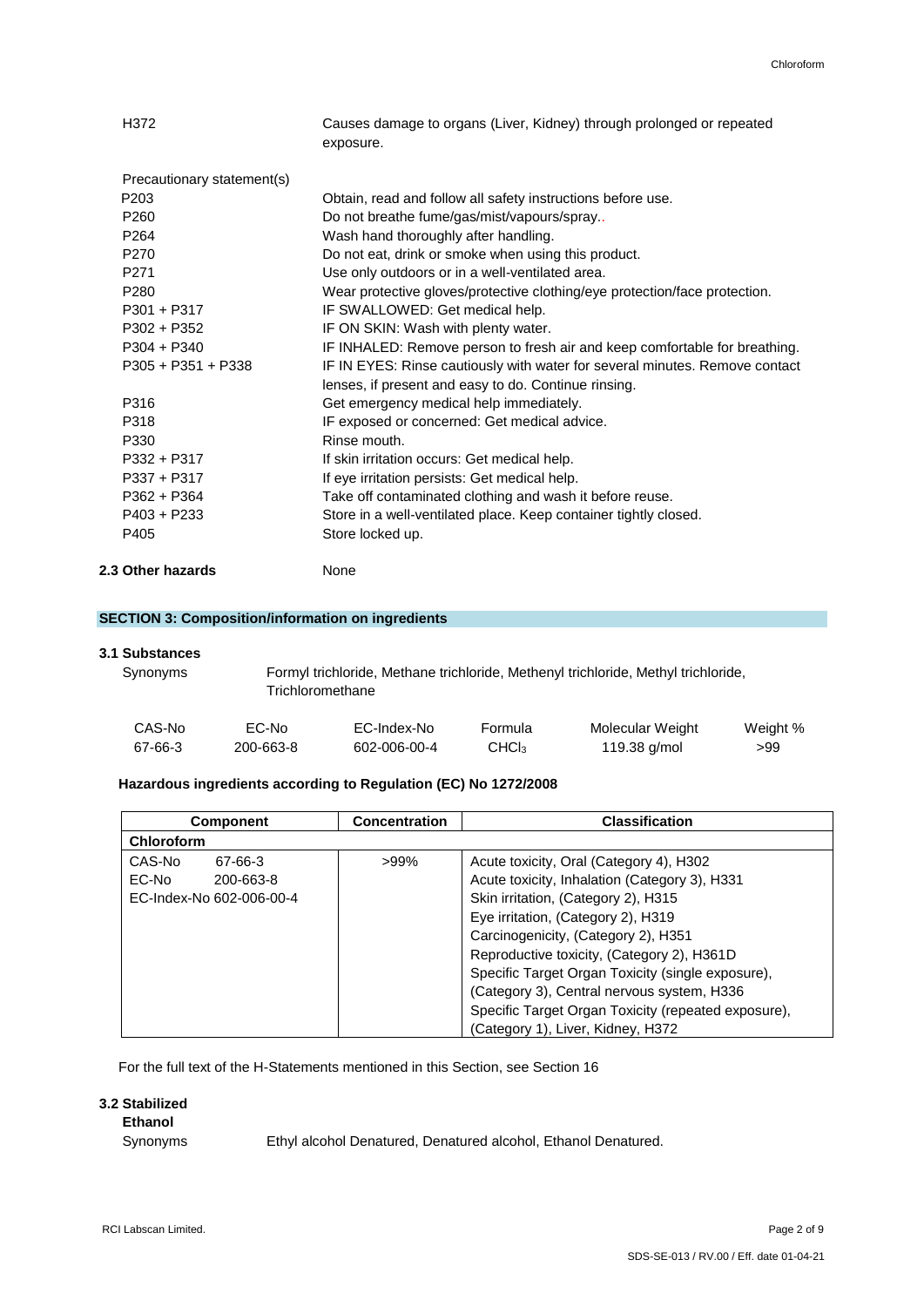| CAS-No  | EC-No     | EC-Index-No  | Formula                          | Molecular Weight | Weight % |
|---------|-----------|--------------|----------------------------------|------------------|----------|
| 64-17-5 | 200-578-6 | 603-002-00-5 | C <sub>2</sub> H <sub>5</sub> OH | 46.07 g/mol      |          |

#### **Hazardous ingredients according to Regulation (EC) No 1272/2008**

| <b>Component</b>         | <b>Concentration</b> | <b>Classification</b>                |
|--------------------------|----------------------|--------------------------------------|
| <b>Ethanol</b>           |                      |                                      |
| CAS-No<br>64-17-5        | $< 1\%$              | Flammable liquids (Category 2), H225 |
| EC-No<br>200-578-6       |                      | Eye irritation (Category 2), H319    |
| EC-Index-No 603-002-00-5 |                      |                                      |

For the full text of the H-Statements mentioned in this Section, see Section 16

### **SECTION 4: First aid measures**

### **4.1 Description of first aid measures**

| General advice | Show this safety data sheet to the doctor in attendance.                                                                                                                                                                                                                                                                                                                                    |
|----------------|---------------------------------------------------------------------------------------------------------------------------------------------------------------------------------------------------------------------------------------------------------------------------------------------------------------------------------------------------------------------------------------------|
| Inhalation     | Move to fresh air in case of accidental inhalation of vapors. Keep patient warm. In case of<br>shortness of breath, give oxygen. Apply artificial respiration only if patient is not breathing<br>or under medical supervision. No artificial aspiration mouth to mouth or mouth to nose.<br>Use suitable instruments/apparatus.                                                            |
| Skin contact   | Remove contaminated clothing and wash affected skin with soap and water. If signs of<br>poisoning appear, treat as for inhalation. Obtain medical attention. Wash contaminated<br>clothing before reuse. Contaminated combustible material, e.g. clothing ignites more<br>readily and burns fiercely.                                                                                       |
| Eye contact    | If the substance has got into the eyes, immediately wash out with plenty of water at least<br>15 minutes. Obtain medical attention.                                                                                                                                                                                                                                                         |
| Ingestion      | Rinse mouth. Do not induce vomiting. Keep patient warm. In case of shortness of breath,<br>give oxygen. Apply artificial respiration only if patient is not breathing or under medical<br>supervision. No artificial aspiration mouth to mouth or mouth to nose. Use suitable<br>instruments/apparatus. Obtain medical attention. Never give anything by mouth to an<br>unconscious person. |

#### **4.2 Most important symptoms and effects, both acute and delayed**

The most important known symptoms and effects are described in section 2.2 and section 11

#### **4.3 Indication of any immediate medical attention and special treatment needed**

 After swallowing: immediately make victim drink plenty of water. Subsequently administer: Activate charcoal 20-40 g in 10% slurry. Laxative: Sodium Sulfate 1 tablespoon/250 ml of water. Indications for the doctor: Gastric lavage. No milk, No castor oil, No alcohol.

#### **SECTION 5: Firefighting measures**

#### **5.1 Extinguishing media**

**Suitable extinguishing media**

In adaption to materials stored in the immediate neighborhood.

#### **5.2 Special hazards arising from the substance or mixture**

Non-combustible liquid. Vapors heavier than air. Ambient fire may liberate hazardous vapors. The following may develop in event of fire: Hydrochloric acid, phosgene, chlorine.

### **5.3 Advice for firefighters**

Do not stay in dangerous zone without self-contained breathing apparatus. In order to avoid contact with skin. Keep a safety distance and wear suitable protective clothing.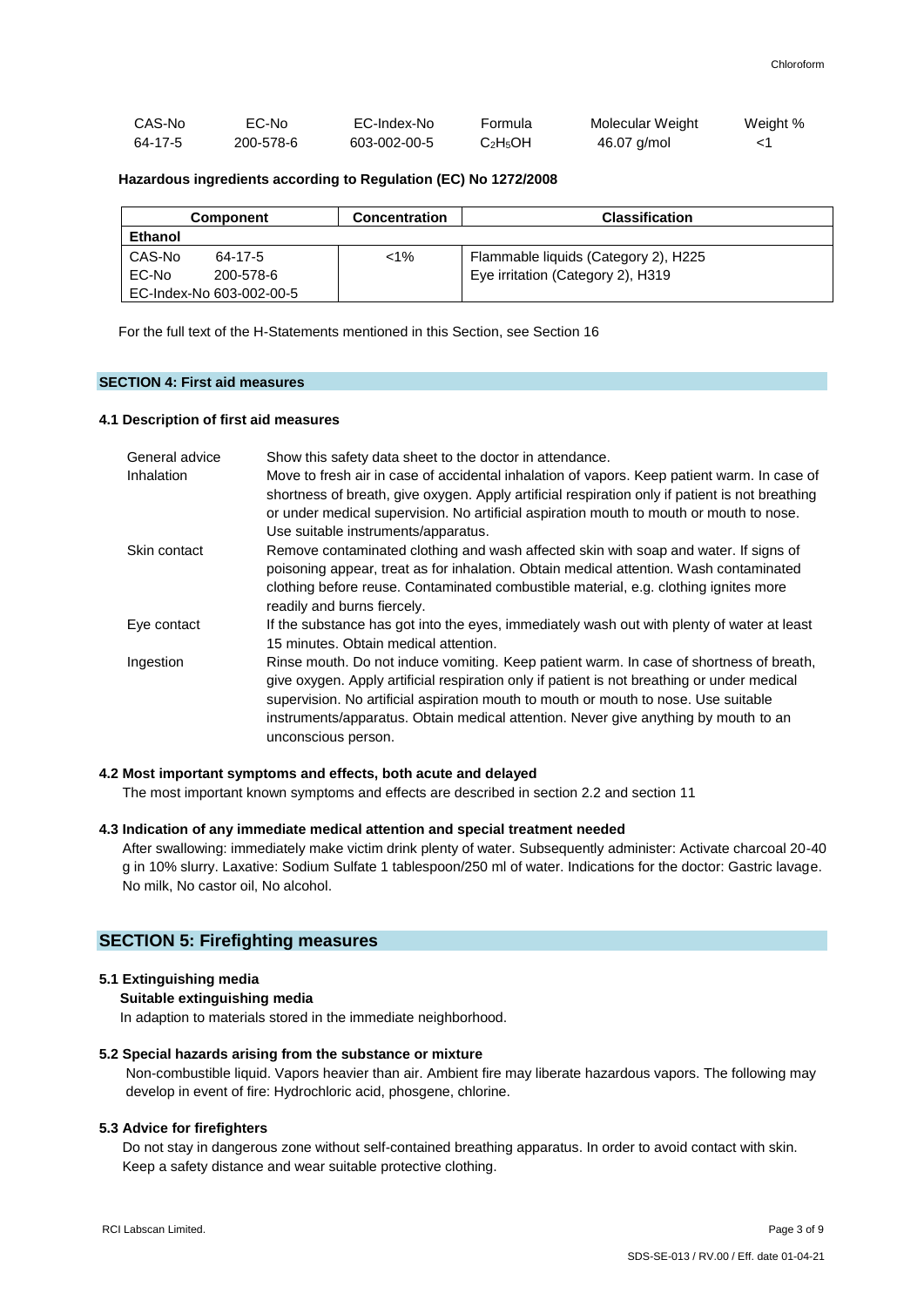#### **5.4 Further information**

Contain escaping vapors with water. Prevent fire-fighting water from entering surface water or ground water.

### **SECTION 6: Accidental release measures**

#### **6.1 Personal precautions, protective equipment and emergency procedures**

Evacuate personnel to safe areas. Do not breathe vapors or spray mist. Wear a positive-pressure supplied-air respirator, flame retardant antistatic protective clothing. Shut off leaks if without risk. Keep people away from and upwind of spill/leak.

#### **6.2 Environmental precautions**

Contain or absorb leaking liquid with sand or earth, consults an expert. Prevent liquid entering sewers, basements and workpits. If substance has entered a water course or sewer or contaminated soil, advise police.

#### **6.3 Methods and materials for containment and cleaning up**

Spillage: May react with combustible substances creating fire or explosion hazard and formation of toxic fumes. Take necessary action to avoid static electricity discharge (which might cause ignition of organic vapors). Soak up with inert absorbent material (e.g. sand, silica gel or chemical absorbent pads). Prevent liquid entering sewers, basements and workpits; vapor may create explosive atmosphere. Transfer to covered steel drums. Dispose of promptly.

### **6.4 Reference to other sections**

For disposal see **Section 13**.

### **SECTION 7: Handling and storage**

#### **7.1 Precautions for safe handling**

 Keep container tightly closed. Take necessary action to avoid static electricity discharge (which might cause ignition of organic vapors). Use only in area provided with appropriate exhaust ventilation. Do not breathe vapors or spray mist. Avoid contact with skin, eyes and clothing. Do not empty into drains.

#### **7.2 Conditions for safe storage, including any incompatibilities**

Keep tightly closed in a dry, cool and well ventilated place. Keep away from heat and sources of ignition. Keep out of direct sunlight and away from incompatible materials. Store in original container. Electrical equipment should be protected to the appropriate standard.

#### **7.3 Specific end use(s)**

Apart from the uses mentioned in section 1.2 no other specific uses are stipulated.

### **SECTION 8: Exposure controls/personal protection**

### **8.1 Control parameters**

 **Derived No Effect Level (DNEL)** 

| <b>Application Area</b> | <b>Health Effects</b>      | <b>Exposure</b> | Value                    |
|-------------------------|----------------------------|-----------------|--------------------------|
| Worker                  | Acute Systemic effects     | Inhalation      | 333 mg/m $3$             |
| Worker                  | Long-term Local effects    | Inhalation      | $2.5 \text{ mg/m}^3$     |
| Worker                  | Long-term Systemic effects | Inhalation      | $2.5 \text{ mg/m}^3$     |
| Worker                  | Long-term Systemic effects | Skin contact    | 0.94 mg/kg Body weight   |
| Consumer                | Long-term Systemic effects | Inhalation      | $0.18$ mg/m <sup>3</sup> |
|                         |                            |                 |                          |

#### **Predicted No Effect Concentration (PNEC)**

| Compartment                  | Value        |
|------------------------------|--------------|
| Aquatic intermittent release | $0.133$ mg/l |
| Fresh water                  | $0.146$ mg/l |
| Fresh water sediment         | $0.45$ mg/kg |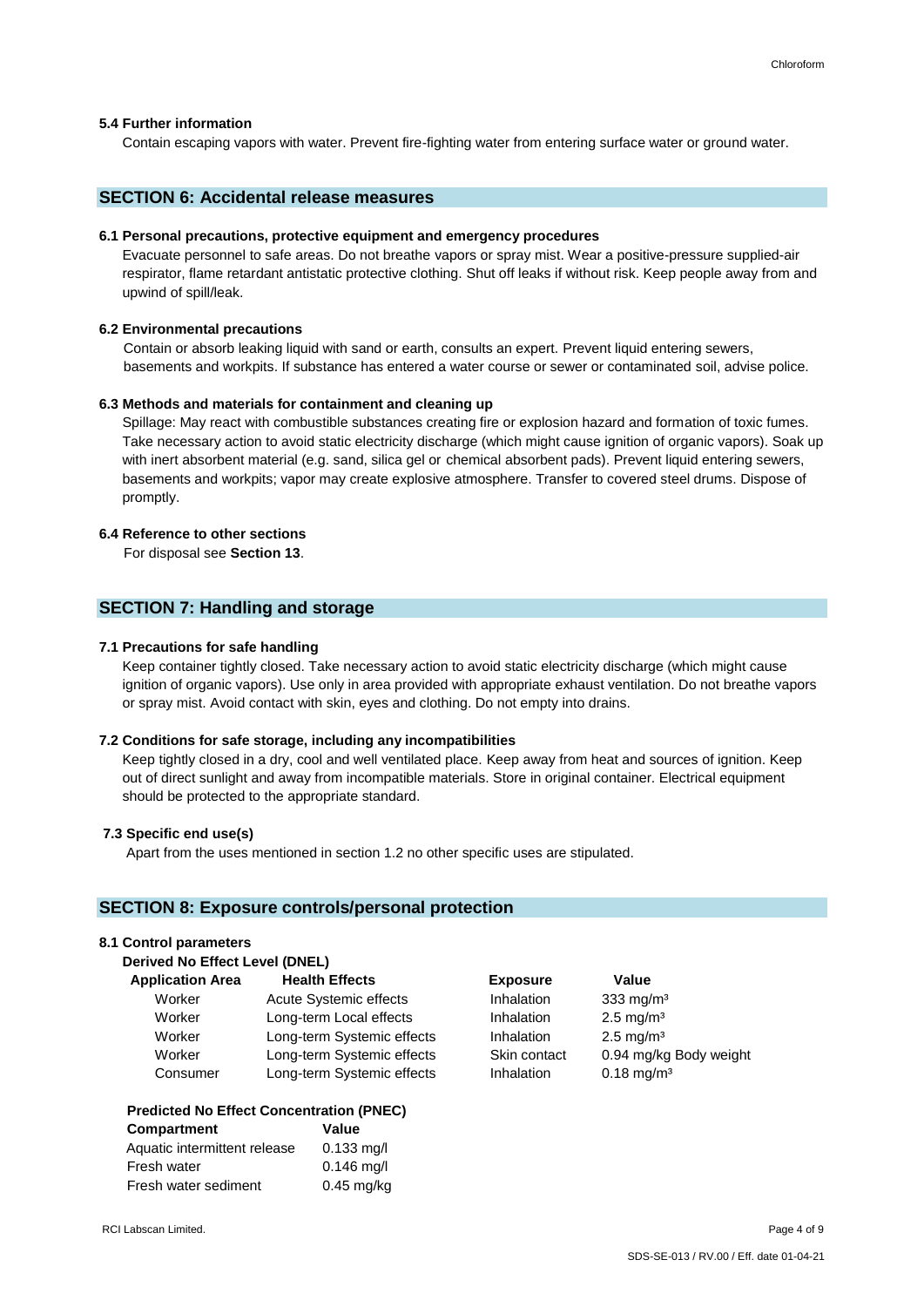### **8.2 Exposure controls**

### **Appropriate engineering controls**

The product should only be used in areas from which all naked lights and other sources of ignition have been excluded. Ventilation hoods and fans required when working with organic solvents or in hot melt applications.

### **Individual protection measures (Personal protective equipment, PPE)**

### **Eye/face protection**

Goggles giving complete protection to eyes.

#### **Skin protection**

 Chemical resistant apron / flame retardant antistatic protective clothing, heavy duty work shoes. Handle with gloves

- Full contact wears gloves from viton material.
- Splash contact wears gloves from butyl rubber material.

The select protective gloves have to satisfy the specifications of EU Directive 89/686 EEC and standard EN 374 derived from it.

#### **Respiratory protection**

In case of insufficient ventilation, wear suitable respiratory equipment. Required when vapor/aerosols are generated filter AX (EN 371).

#### **Environmental exposure controls**

Prevent liquid entering sewers, basements and workpits.

### **SECTION 9: Physical and chemical properties**

### **9.1 Information on basic physical and chemical properties**

| Appearance: Form                        | Liquid                                                   |
|-----------------------------------------|----------------------------------------------------------|
| : Color                                 | Colorless                                                |
| Odour                                   | Sweetish                                                 |
| Odour Threshold                         | Not Available                                            |
| рH                                      | Not Available                                            |
| Melting point/range                     | $-63 °C$                                                 |
| Boiling point/range                     | 61 °C                                                    |
| Flash point                             | Not flammable                                            |
| Evaporation rate                        | Not Available                                            |
| Flammability (solid, gas)               | Not Available                                            |
| Explosion limits: lower                 | Not Available                                            |
| upper                                   | Not Available                                            |
| Vapor Pressure                          | 213 hPa at 20 °C                                         |
| <b>Relative Vapor Density</b>           | 4.25                                                     |
| Density                                 | 1.479 g/ml at $20^{\circ}$ C                             |
| Water solubility                        | 8 g/l at 20 °C                                           |
| Partition coefficient (n-octanol/water) | log Pow: 2.0                                             |
| Auto-Ignition temperature               | Not combustible                                          |
| Decomposition Temperature               | Not Available                                            |
| Viscosity                               | $0.56$ mPa.s at $20^{\circ}$ C                           |
| Explosive properties                    | Not Explosive                                            |
| Oxidizing properties                    | The substance or mixture is not classified as oxidizing. |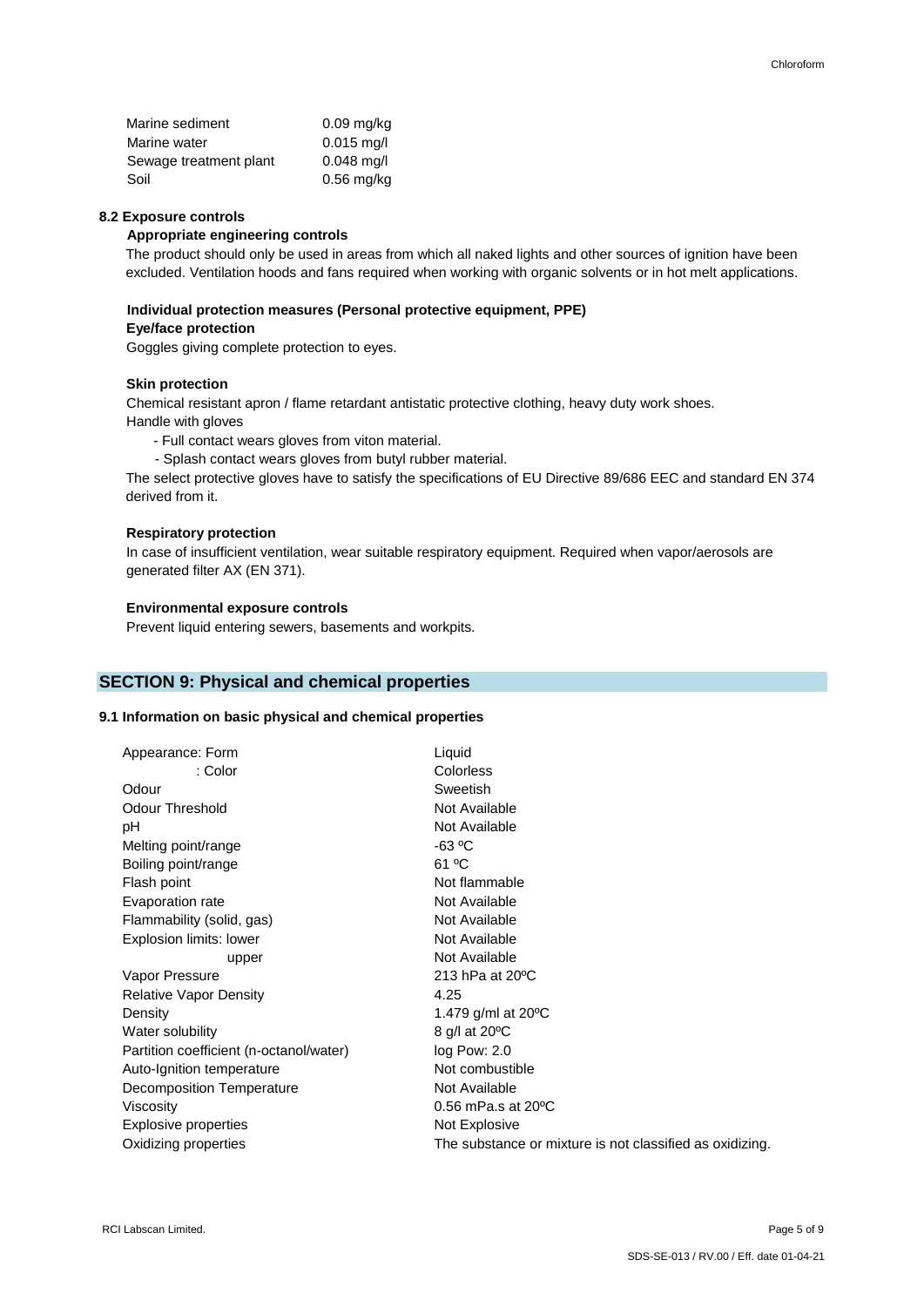### **SECTION 10: Stability and reactivity**

### **10.1 Reactivity**

Heat-sensitive, light sensitive / decomposition; unsuitable working materials: various plastic, rubber.

#### **10.2 Chemical stability**

 Sensitive to light and heat. Decompose on exposure to light and heat. Stable under recommended storage conditions.

#### **10.3 Possibility of hazardous reactions**

Risk of explosion in contact with: strong bases, aluminium (powder), amines, ammonia, alkali/alkaline earth metals, fluorine, oxygen, acetone / alkali, dibenzoyl peroxide, iron powder, sodium amide, sodium hydroxide / methanol, sodium methoxide / methanol, nitromethane, nitrogen dioxide.

The substance can react dangerously with: strong oxidizing agents, water, bis-(dimethylamino)-dimethyltin, potassium tert.-butoxide, metal powder, mineral acids, silicon hydride, triisopropylphosphine.

#### **10.4 Conditions to avoid**

Heating and light.

#### **10.5 Incompatible materials**

Alkali metals, alkaline earth metals, light metals in powder form, peroxide, fluorine, alcoholates, strong bases, ketones, alkalis, alkalis hydroxide, alcohols, organic nitro compounds, alkali amides, oxygen, alkali oxygen, nitrogen oxides, bis-(dimthylamino)-dimethyl tin, amines, ammonia, phosphine.

#### **10.6 Hazardous decomposition products**

 Hydrochloric acid, phosgene, chlorine, Carbon monoxides, Carbon dioxides (Hazardous decomposition products from under fire condition).

### **SECTION 11: Toxicological information**

### **11.1 Information on toxicological effects**

 **Acute toxicity**  $LD_{50}$  (oral, rat): 695 mg/kg LD<sup>50</sup> (dermal, rabbit): >3980 mg/kg

#### **Acute oral toxicity**

Absorption: nausea, vomiting.

#### **Acute inhalation toxicity**

Absorption: coughing and dyspnea.

#### **Skin corrosion/irritation**

Irritations: drying out effect resulting in rough and chapped skin. Danger of skin absorption.

## **Serious eye damage/eye irritation**

Slight irritation.

#### **Respiratory or skin sensitization**

Not Available

#### **Germ cell mutagenicity**

Bacterial mutagenicity : Ames test ; negative.

#### **Carcinogenicity**

The National Cancer Institute (NCI) has found clear evidence for carcinogenicity. Limited evidence of a carcinogenic effect.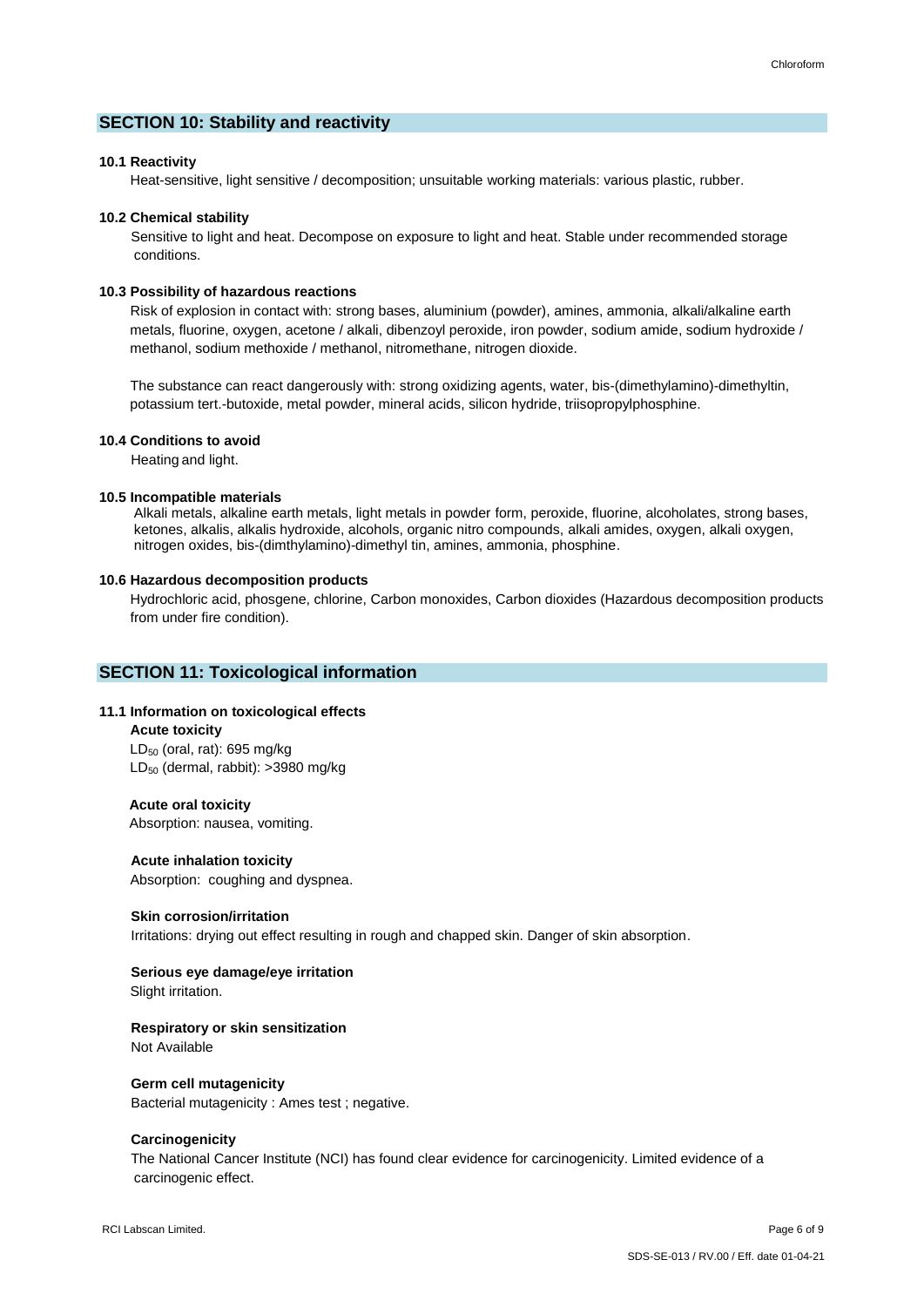IARC: 2B - Group 2B: Possibly carcinogenic to humans (Chloroform)

#### **Reproductive toxicity**

Not Available

### **Teratogenicity**

Not Available

 **Specific target organ toxicity (STOT) - single exposure**

Not Available

#### **Specific target organ toxicity (STOT) - repeated exposure**

The substance or mixture is classified as specific target organ toxicant, repeated exposure, category 1. - Liver, Kidney

#### **Aspiration hazard**

Not Available

### **Further information**

After accidental swallowing the substance may pose a risk of aspiration. Passage into the lung (vomiting) can result in a condition resembling pneumonia (chemical pneumonitis). After absorption; nausea, vomiting, agitation, spasms, narcosis. After long-term exposure to the chemical: drop in blood pressure, headache, ataxia (impaired locomotor coordinator), gastrointestinal complaints, cardiovascular disorders. Damage of liver, kidneys and heart. The product should be handled with the care usual when dealing with chemicals.

### **SECTION 12: Ecological information**

### **12.1 Toxicity**

| Toxicity to fish                   | $LC_{50}$ L.macrochirus: 18 mg/l/96 h.          |  |
|------------------------------------|-------------------------------------------------|--|
| Toxicity to daphnia                | EC <sub>50</sub> Daphnia magna: 79 mg/l/48h.    |  |
| and other aquatic invertebrates    |                                                 |  |
| Toxicity to algae                  | $IC5$ Sc.quadricauda: 1100 mg/l/8d.             |  |
| Toxicity to bacteria               | EC <sub>50</sub> activated sludge: 1010 mg/l/3h |  |
| 12.2 Persistence and degradability |                                                 |  |

Biodegradability No Biodegradation

#### **12.3 Bioaccumulative potential**

Partition coefficient (n-octanol/water) log Pow: 2.0 (experimental).

No appreciable bioaccumulation potential is to be expected (log P o/w 1-3). Distribution preferentially in air.

### **12.4 Mobility in soil**

Not Available

### **12.5 Other adverse effects**

 Biological effects: Harmful effect for aquatic organisms. Endangers drinking water supplies if swallowed to enter soil and or waters in large quantities.

Do not allow to enter waters, waste water or soil.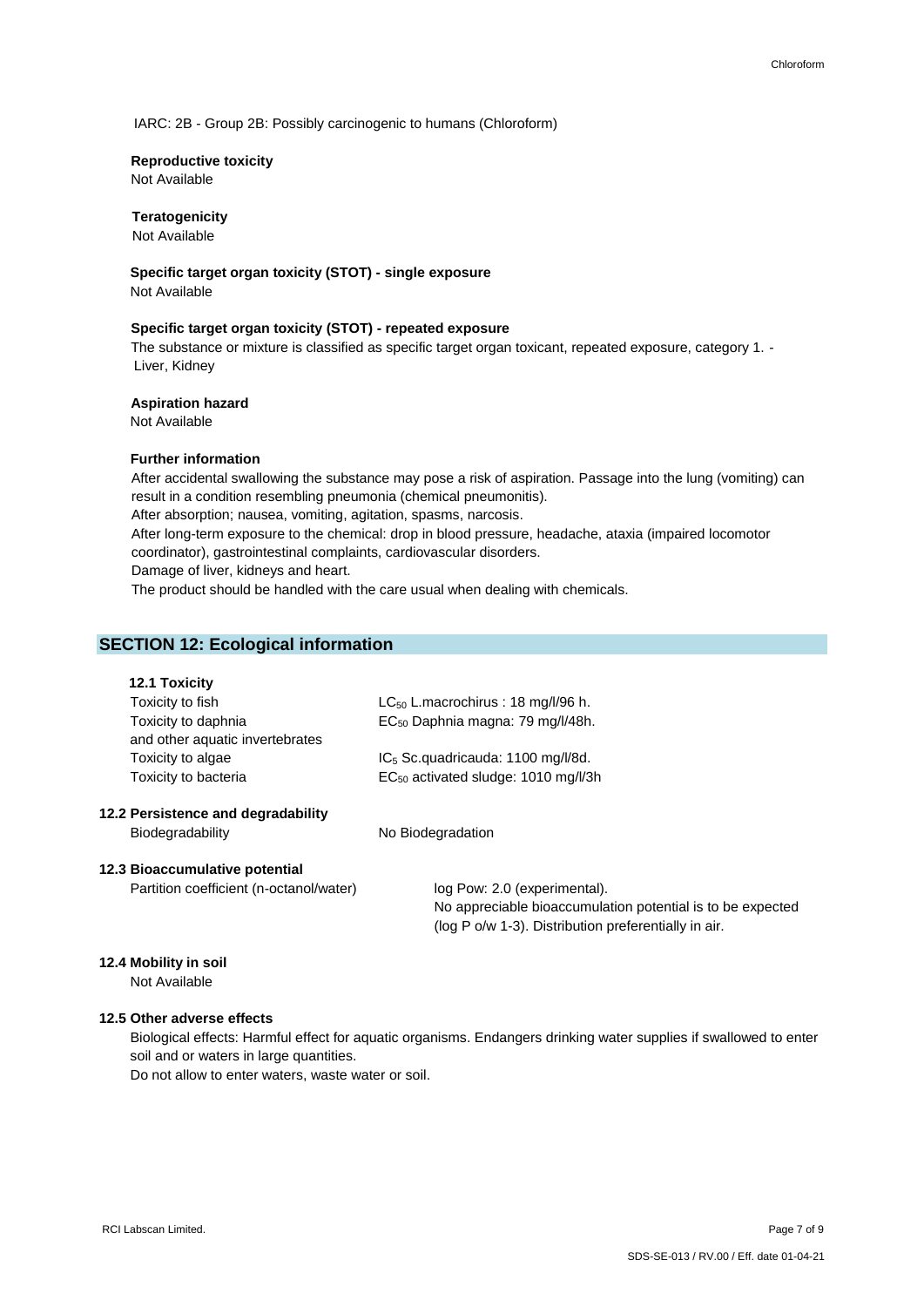### **SECTION 13: Disposal considerations**

### **13.1 Waste treatment methods**

### **Product**

 There are no uniform EC Regulations for the disposal of chemicals or residues. Chemical residues generally count as special waste. The disposal of the latter is regulated in the EC member countries through corresponding law and regulations. We recommend that you contact either the authorities in charge or approved waste disposal companies which will advise you on how to dispose of special waste or burn in a chemical incinerator equipped with an afterburner and scrubber but exert extra care in igniting as this material is highly flammable. Observe all federal, state, and local environmental regulations.

#### **Contaminated packaging**

 Disposal in compliance with official regulations. Handle contaminated packaging as hazardous waste in the same way of the substance itself. If not officially specified differently, non-contaminated packaging may be treated like household waste or recycled.

### **SECTION 14: Transport information**

| <b>Land Transport (ADR/RID)</b> |                   |
|---------------------------------|-------------------|
| <b>UN Number</b>                | 1888              |
| UN proper shipping name         | <b>CHLOROFORM</b> |
| Transport hazard class(es)      | 6.1               |
| Packing group                   | Ш                 |
| Environmental hazards           | No                |
| Special precautions for user    | Yes               |
| Sea transport (IMDG)            |                   |
| <b>UN Number</b>                | 1888              |
| UN proper shipping name         | <b>CHLOROFORM</b> |
| Transport hazard class(es)      | 6.1               |
| Packing group                   | Ш                 |
| Marine pollutant                | Nο                |
| Special precautions for user    | Yes               |
| FmS                             | $F-A$ S-A         |
| Air transport (IATA)            |                   |
| <b>UN Number</b>                | 1888              |
| UN proper shipping name         | CHLOROFORM        |
| Transport hazard class(es)      | 6.1               |
| Packing group                   | Ш                 |
| Environmental hazards           | No                |
| Special precautions for user    | Nο                |

#### **River transport (AND/ADNR)**

(Not examined)

### **SECTION 15: Regulatory information**

This safety datasheet complies with the requirements of Globally Harmonized System of Classification and Labelling of Chemicals (GHS)

#### **15.1 Safety, health and environmental regulations/legislation specific for the substance or mixture** Not Available

#### **15.2 Chemical Safety Assessment**

For this product a chemical safety assessment was not carried out.